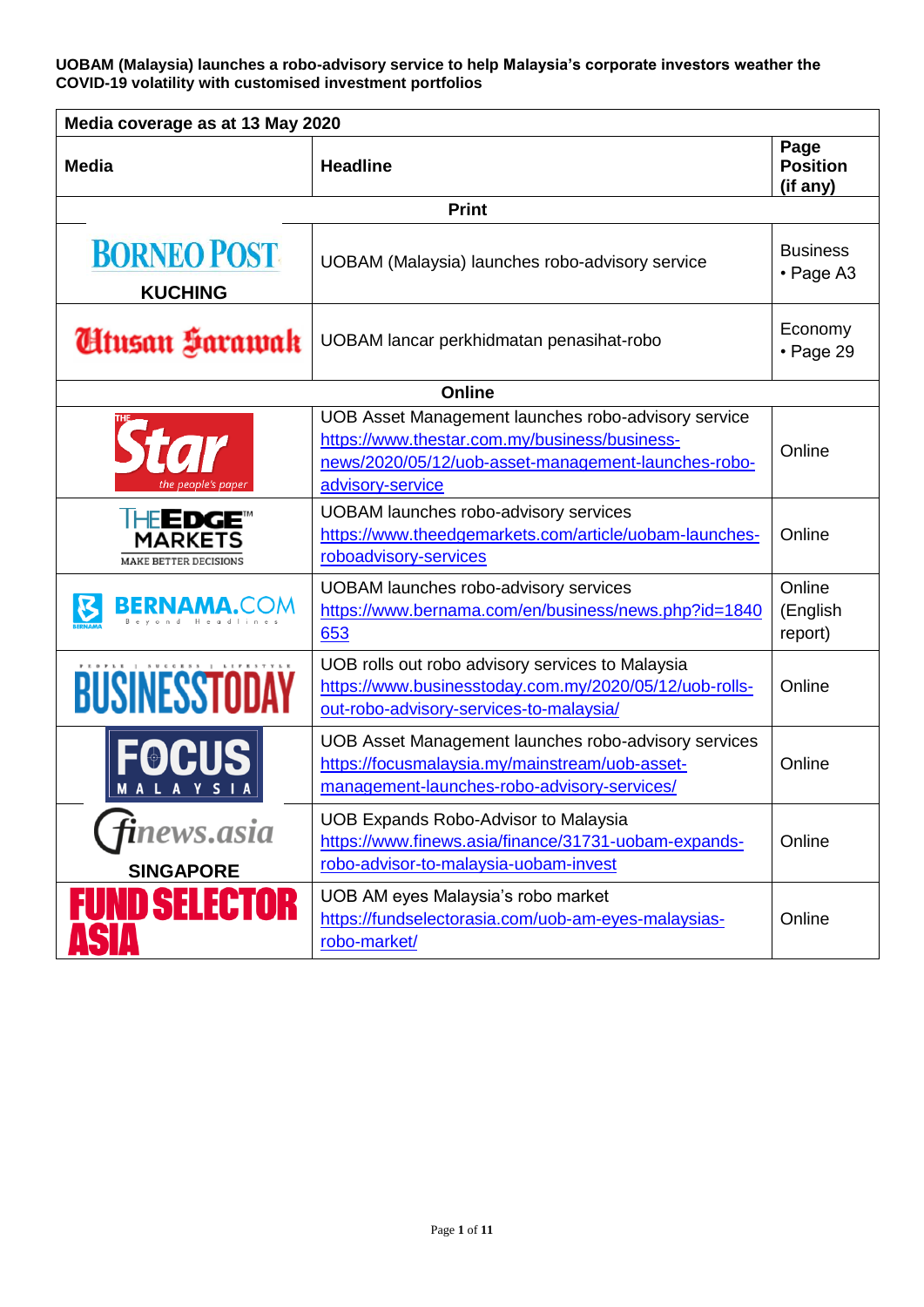

#### **KUCHING**

| <b>Headline</b> |  |
|-----------------|--|
| Media           |  |
| Date            |  |
| Page            |  |

UOBAM (Malaysia) launches robo-advisory service **Borneo Post (Kuching)** 13 May 2020 Business · Page A3

## **UOBAM** (Malaysia) launches robo-advisory service

KUCHING: HOP MOCHING: UOB Asset<br>Management (Malaysia) Bhd<br>(UOBAM (Malaysia)) has<br>launched UOBAM Invest, a robolaunched UOBAM Invest, a robo-<br>advisory service that provides<br>customisedinvestmentportfolios<br>customisedinvestmentportfolios<br>their investment goals.<br>Corporate investors have<br>convenient online access to their

portfolios, enabling them to<br>keep on top of matters as Covid-<br>19-related market volatility continues.<br>UOBAM Invest underscores

**UOBAM** (Malaysia)'s (Malaysia)'s<br>
commitment to making investing<br>
simpler, smarter and safer<br>
through technology.<br>
First launched in Singapore<br>
in 2018, UOBAM Invest offers

In 2010, OODAPI invest offers<br>corporate investors the Digital<br>Adviser portfolio planner,<br>which can be used to generate what can be used to generate<br>automatically customised<br>portfolio proposals, ranging<br>from very conservative to very<br>aggressive.<br>The portfolios are generated

after corporate investors<br>complete an interactive, goalsbased questionnaire that<br>takes into consideration their<br>combined investment goals,<br>risk appetite and investment profile

profile.<br>UOBAM (Malaysia) chief<br>UOBAM (Malaysia) chief<br>said UOBAM Invest capitalises<br>on UOB Asset Management's<br>strong investment expertise to<br>offer customised portfolios that offer customised portfoliois that<br>aim to help corporate investors<br>optimise their investment<br>strategies amid periods of<br>heightened volatility.<br>At UOBAM (Malaysia), we

At observe text of the Search of the Search of the Search Search<br>Search Search Search Search Search Andrew Search Search<br>Search Search Search Search Search Search Search Search Search Search Search Search Search Search Sea regional network and local<br>market insights to help investors<br>in Malaysia preserve and grow<br>their wealth," Lim said.



Lim Suet Ling

 $\label{prop:conv} \begin{minipage}{.4\linewidth} \textbf{Economic shocks such as the} \\ \textbf{Covid-19}\quad \textbf{pandemic} \quad \textbf{highlight} \\ \textbf{the importance of a risk-based} \end{minipage}$ the importance or a risk-passed<br>corporate investors limit the<br>corporate investors limit the<br>impact of short-term risk<br>while meeting their long-term

investment goals.<br>"With UOBAM Invest, our clients can receive within<br>minutes customised investment portfolios generated through

portfolios generated through<br>or proprietary screening<br>methodology and asset allocation<br>framework based on their risk<br>appetite and goals.<br>Tour customised portfolios<br>are created from a wide range<br>of UOBAM-managed funds<br>and g

unit trusts that are invested<br>money market and fixed income.<br>The most aggressive portfolio<br>will largely consist of ETFs or<br>unit trusts that are equites-<br>based, and a small allocation to those that are focused on high-<br>yield bonds."<br>UOBAM Invest's Digital<br>Adviser portfolio planner

UOBAM invests Digital<br>Adviser portfolio planner<br>also features an optimisation<br>algorithm to project success<br>probabilities, helping corporate<br>investors decide if they require<br>portfolio adjustments according<br>total disk  $\begin{tabular}{p{0.8cm}p{0.8cm}}\hline \begin{tabular}{p{0.8cm}p{0.8cm}}\hline \begin{tabular}{p{0.8cm}p{0.8cm}}\hline \begin{tabular}{p{0.8cm}p{0.8cm}}\hline \begin{tabular}{p{0.8cm}p{0.8cm}}\hline \begin{tabular}{p{0.8cm}p{0.8cm}}\hline \begin{tabular}{p{0.8cm}p{0.8cm}}\hline \begin{tabular}{p{0.8cm}p{0.8cm}}\hline \begin{tabular}{p{0.8cm}p{0.8cm}}\hline \begin{tabular}{p{0.8cm}$ to their desired returns and risk appetite.<br>After

portfolio's allocation, corporate portionos anocation, corporate<br>investors can then leave it to<br>UOBAM (Malaysia) to monitor<br>the investments as well as to<br>rebalance the portfolio quarterly

rebalance the portfolio quarterly<br>and whenever funds are injected<br>or withdrawn.<br>Corporate investors who<br>prefer to make their own<br>investment decisions can use<br>UOBAM invest is Fund Direct to<br>build their own portfolio from<br>a investments independently and<br>to buy or to sell as and when

to buy or to sell as and when<br>they require.<br>Through its secure, online<br>portal, UOBAM Invest provides<br>corporate investors with<br>historical data and insights, professional invastmant professional investment<br>guidance and round-the-clock<br>access to our portfolio solutions,<br>enabling them to monitor and to manage their investments in real

manage their investments in real<br>time.<br>This means that they not only<br>can enjoy greater flexibility and<br>control over their investments,<br>but also the ease and<br>convenience of managing their<br>own investments digitally from<br>the

amid the Covid-19 pandemic.<br>This is one way we combine<br>the strengths of our investment<br>expertise with technology to<br>help our clients respond to rapid<br>their and the current climate."<br>To use UOBAM Invest's Digital

To use of open invest's Ligacian<br>Adviser, corporate investment of<br>RM500,000. For the Fund Direct feature, corporate investors must meet the minimum investment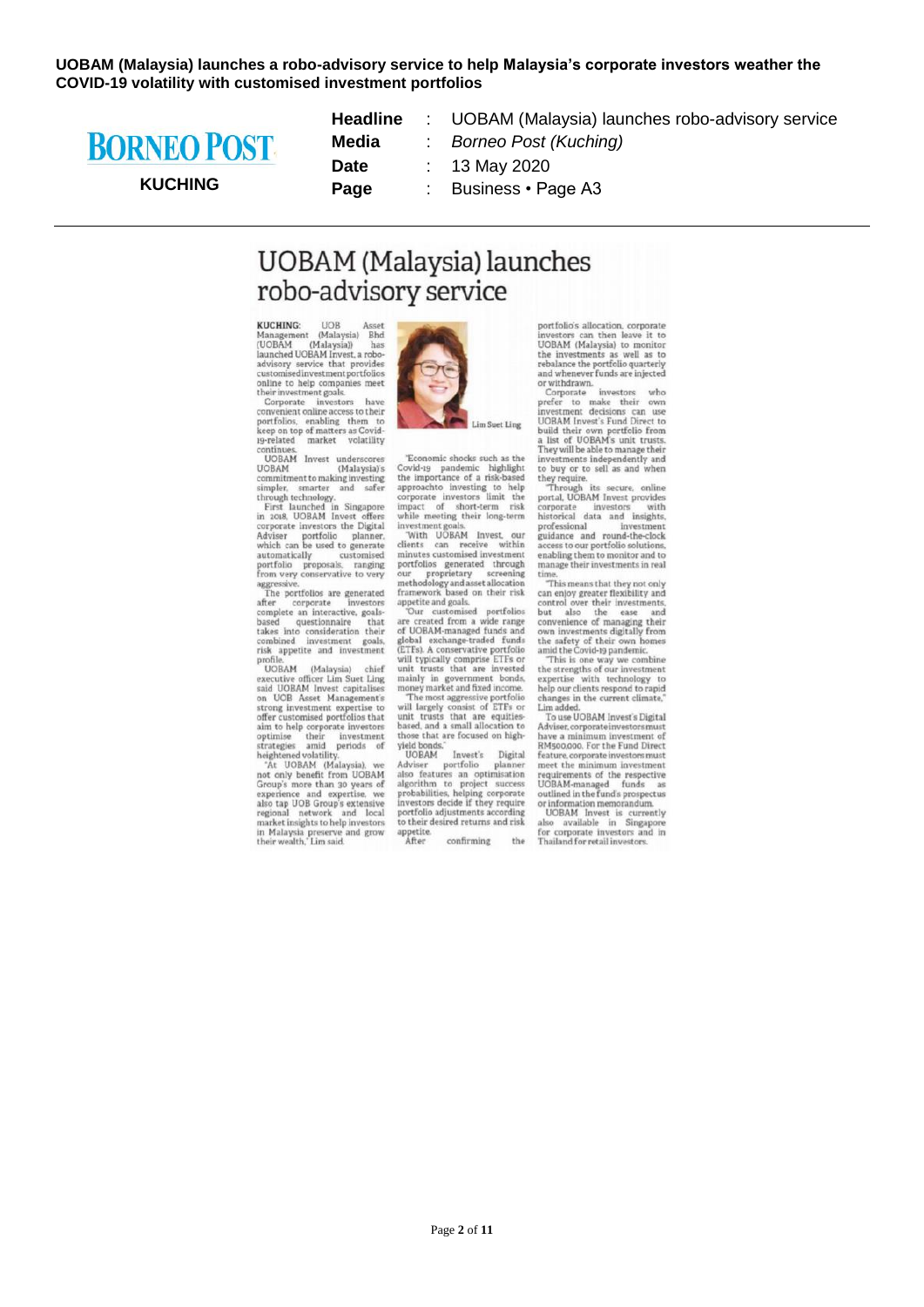

|       | <b>Headline</b> : UOBAM lancar perkhidmatan penasihat-robo |
|-------|------------------------------------------------------------|
| Media | : Utusan Sarawak                                           |
| Date  | : 13 May 2020                                              |
| Page  | : Economy $\cdot$ Page 29                                  |

## **UOBAM lancar perkhidmatan penasihat-robo**



KHIDMAT nasihat-robo menyediakan portfolio pelaburan dalam talian bagi membantu syarikat mencapai matlamat pelaburan mereka.

**KUALA LUMPUR: Pelabur** korporat dengan pelaburan minimum sebanyak RM500, 000 boleh menggunakan Invest UOBAM milik UOB Asset Management (Malaysia) Bhd, iaitu khidmat nasihatrobo yang menyediakan portfolio pelaburan dalam talian bagi membantu syarikat mencapai matlamat pelaburan mereka.

UOBAM Invest menyediakan pelabur dengan akses dalam talian yang mudah kepada portfolio mereka, .<br>membolehkan mereka untuk sentiasa mendahului perkembangan khususnya dalam keadaan ketidakstabilan yang berkaitan dengan Co $vid-19$ 

"UOBAM Invest memanfaatkan kepakaran pelaburan UOB Asset Management yang kukuh bagi menawarkan portfolio disesuaikan<br>untuk membantu pelabur korporat mengoptimumkan strategi pelaburan mereka<br>dalam keadaan yang tidak menentu ini," kata Ketua Pegawai Eksekutif, Lim Suet Ling dalam satu kenyataan semalam.

UOBAM Invest menawarkan pelabur korporat perancang portfolio Penasihat Digital, yang boleh digunakan untuk menghasilkan cadangan portfolio yang disesuaikan secara automatik, merangkumi pelaburan yang bersifat konservatif atau agresif.

Portfolio tersebut dijana selepas pelabur korporat melengkapkan soal selidik interaktif yang mengambil kira matlamat gabungan pelaburan mereka, selera risiko dan profil pelaburan.

"Dengan UOBAM Invest, pelanggan kami akan menerima portfolio pelaburan peribadi mereka dalam tempoh yang amat pantas, yang dijana melalui metodologi tapisan proprietari dan rangka kerja pengagihan aset berdasarkan selera risiko dan matlamat mereka." kata Lim.

Maklumat lanjut menge nai UOBAM Invest boleh didapati melalui www. uobam.com.my/uobaminvest/index.html.

UOBAM Invest juga boleh didapati di Singapura untuk pelabur korporat dan di Thailand bagi pelabur runcit. - Bernama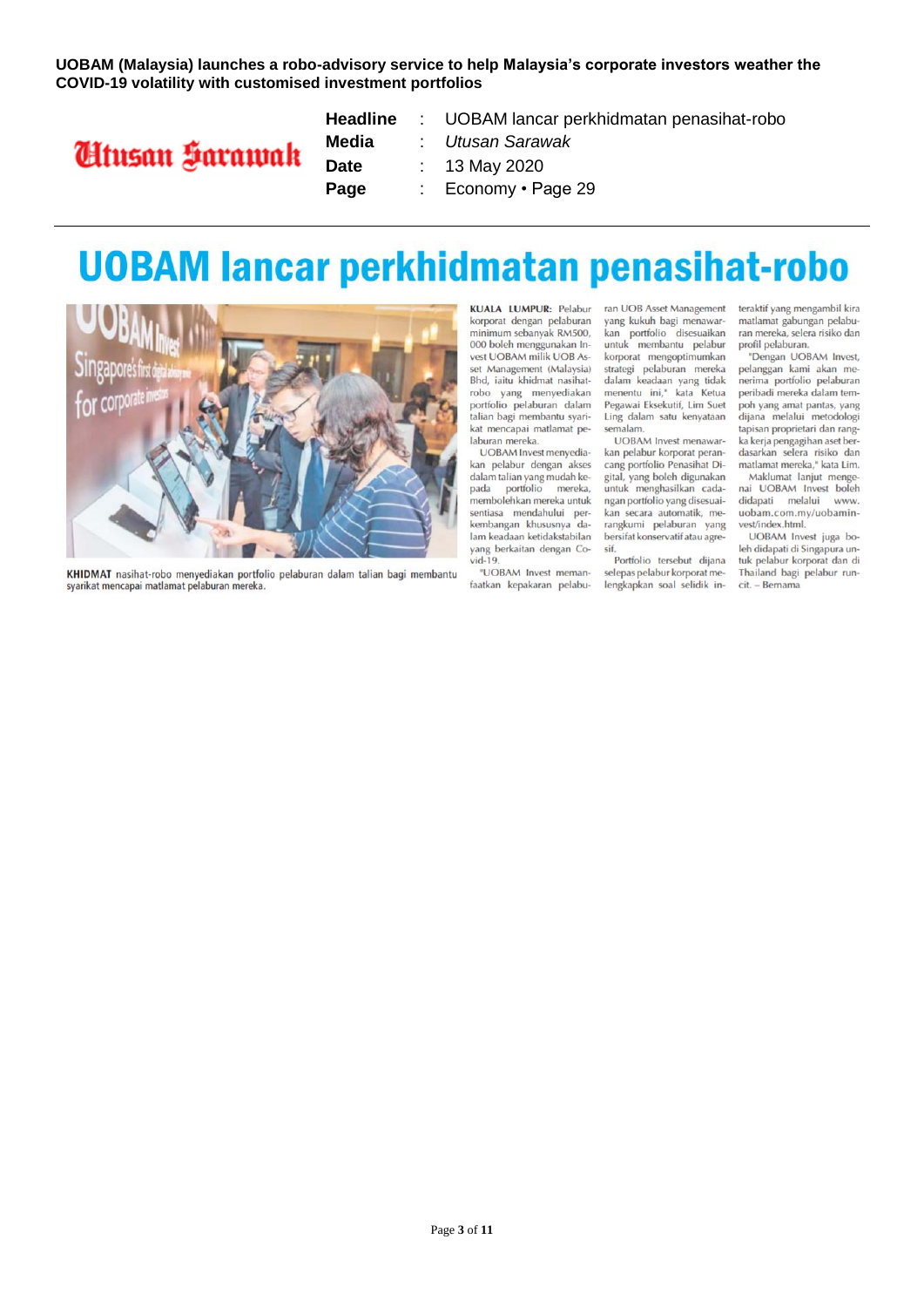

| Headline     | : UOB Asset Management launches robo-advisory  |
|--------------|------------------------------------------------|
|              | service                                        |
| <b>Media</b> | www.thestar.com.my                             |
| <b>Date</b>  | : $12$ May 2020                                |
| Page         | https://www.thestar.com.my/business/business-  |
|              | news/2020/05/12/uob-asset-management-launches- |
|              | robo-advisory-service                          |

### **UOB Asset Management launches robo-advisory** service



UOBAM (Malaysia) CEO Lim Suet Ling said UOBAM Invest leverages on UOB Asset Management's<br>expertise to offer customised portfolios so corporate investors could optimise their investment<br>strategies amid periods of heightened

KUALA LUMPUR: UOB Asset Management (Malaysia) Bhd launched its UOBAM Invest, a robo-advisory service that provides customised investment portfolios online to help companies meet their investment goals.

It said in a statement on Tuesday due to the current uncertainties and Covid-19 related market volatility, corporate investors would be able to access their portfolios online to keep on top of such matters.

UOBAM Invest will make investing simpler, smarter and safer through technology.

UOBAM (Malaysia) CEO Lim Suet Ling said UOBAM Invest leverages on UOB Asset Management's expertise to offer customised portfolios so corporate investors could optimise their investment strategies amid periods of heightened volatility.

UOBAM was launched in Singapore in 2018, offering corporate investors the digital adviser portfolio planner, which can be used to generate automatically customised portfolio proposals, ranging from very conservative to very aggressive.

The portfolios are generated after corporate investors complete an interactive, goals-based questionnaire which considers their combined investment goals, risk appetite and investment profile.

Lim said UOBAM (Malaysia) not only benefits from UOBAM Group's more than 30 years of experience and expertise, but it also tap UOB Group's extensive regional network and localmarket insights to help investors in Malaysia preserve and grow their wealth.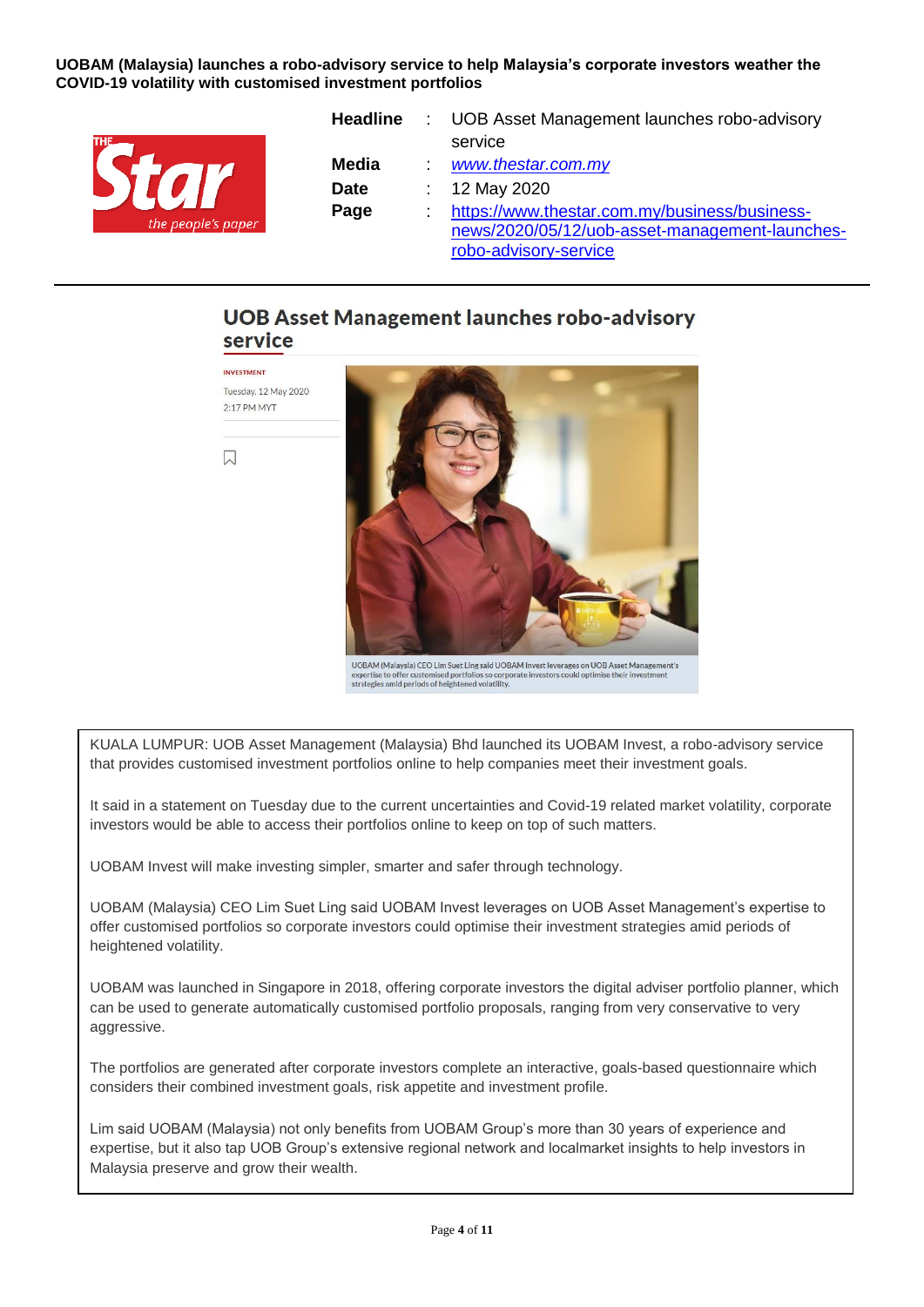"Economic shocks such as the Covid-19 pandemic highlight the importance of a risk-based approach to investing to help corporate investors limit the impact of short-term risk while meeting their long-term investment goals.

"With UOBAM Invest, our clients can receive within minutes customised investment portfolios generated through our proprietary screening methodology and asset allocation framework based on their risk appetite and goals.

"Our customised portfolios are created from a wide range of UOBAM-managed funds and global exchange-traded funds (ETFs). A conservative portfolio will typically comprise ETFs or unit trusts that are invested mainly in government bonds, money market and fixed income. The most aggressive portfolio will largely consist of ETFs or unit trusts that are equities-based, and a small allocation to those that are focused on high-yield bonds, " she said.

UOBAM Invest's Digital Adviser portfolio planner also features an optimisation algorithm to project success probabilities, helping corporate investors decide if they require portfolio adjustments according to their desired returns and risk appetite. After confirming the portfolio's allocation, corporate investors can then leave it to UOBAM (Malaysia) to monitor the investments as well as to rebalance the portfolio quarterly and whenever funds are injected or withdrawn.

Corporate investors who prefer to make their own investment decisions can use UOBAM Invest's Fund Direct to build their own portfolio from a list of UOBAM's unit trusts.

To use UOBAM Invest's Digital Adviser, corporate investors must have a minimum investment of RM500,000.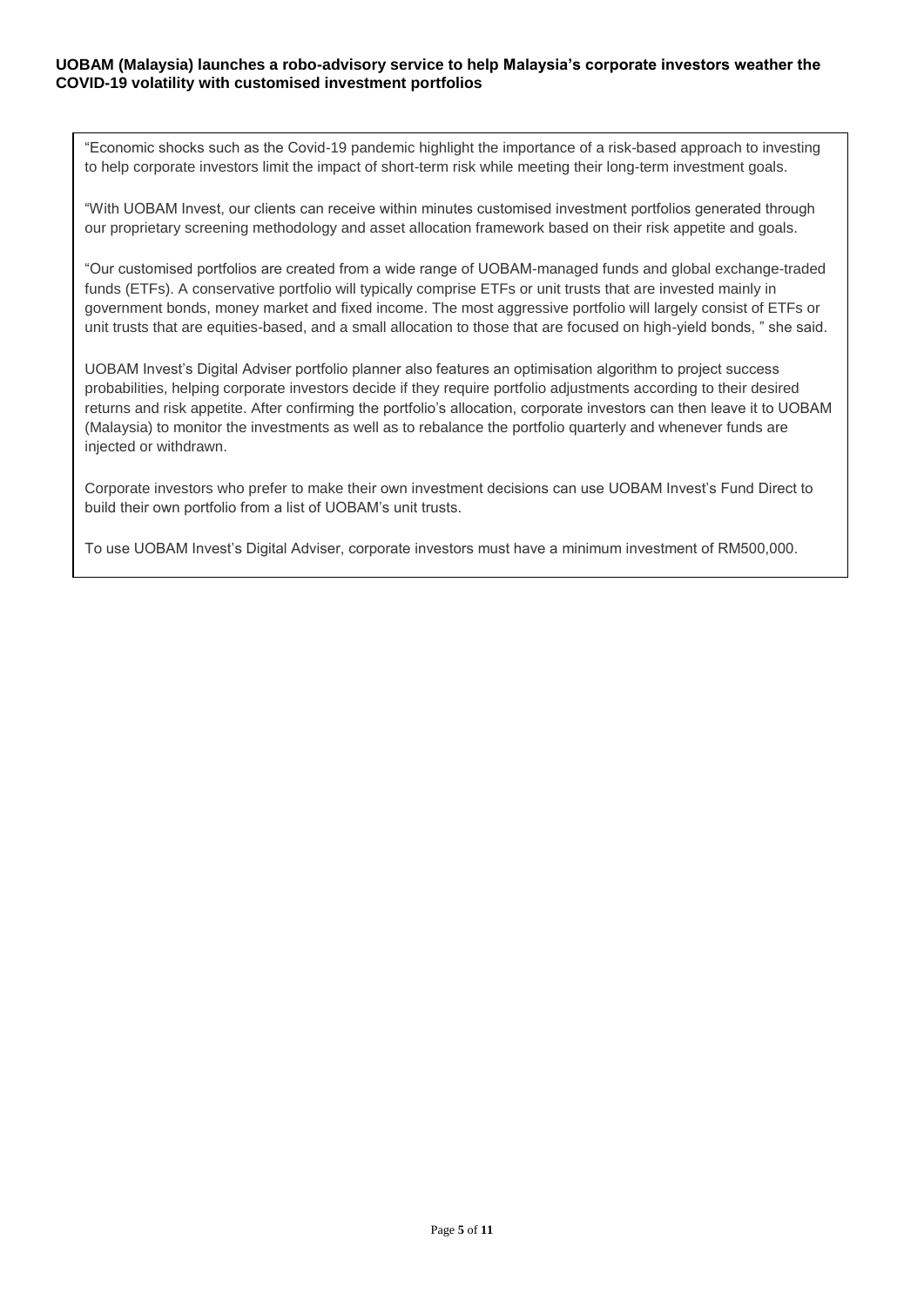

| <b>Headline</b> | : UOBAM launches robo-advisory services       |
|-----------------|-----------------------------------------------|
| <b>Media</b>    | www.theedgemarkets.com                        |
| <b>Date</b>     | : 12 May 2020                                 |
| Page            | https://www.theedgemarkets.com/article/uobam- |
|                 | launches-roboadvisory-services                |



KUALA LUMPUR (May 12): Corporate investors with a minimum investment of RM500,000 can utilise UOB Asset Management (Malaysia) Bhd's UOBAM Invest, a robo-advisory service that provides customised investment portfolios online to help companies meet their investment goals.

UOBAM Invest provides investors with convenient online access to their portfolios, enabling them to keep on top of matters as Covid-19-related market volatility continues.

"UOBAM Invest capitalises on UOB Asset Management's strong investment expertise to offer customised portfolios to help corporate investors optimise their investment strategies amid periods of heightened volatility," chief executive officer (CEO) Lim Suet Ling said in a statement today.

UOBAM Invest offers corporate investors the Digital Adviser portfolio planner, which can be used to generate automatically customised portfolio proposals, ranging from very conservative to very aggressive. The portfolios are generated after corporate investors complete an interactive, goal-based questionnaire that takes into consideration their combined investment goals, risk appetite and investment profile.

"With UOBAM Invest, our clients can receive within minutes customised investment portfolios generated through our proprietary screening methodology and asset allocation framework based on their risk appetite and goals," Lim said. More information on UOBAM Invest can be obtained at www.uobam.com.my/uobaminvest/index.html.

UOBAM Invest is currently also available in Singapore for corporate investors and in Thailand for retail investors.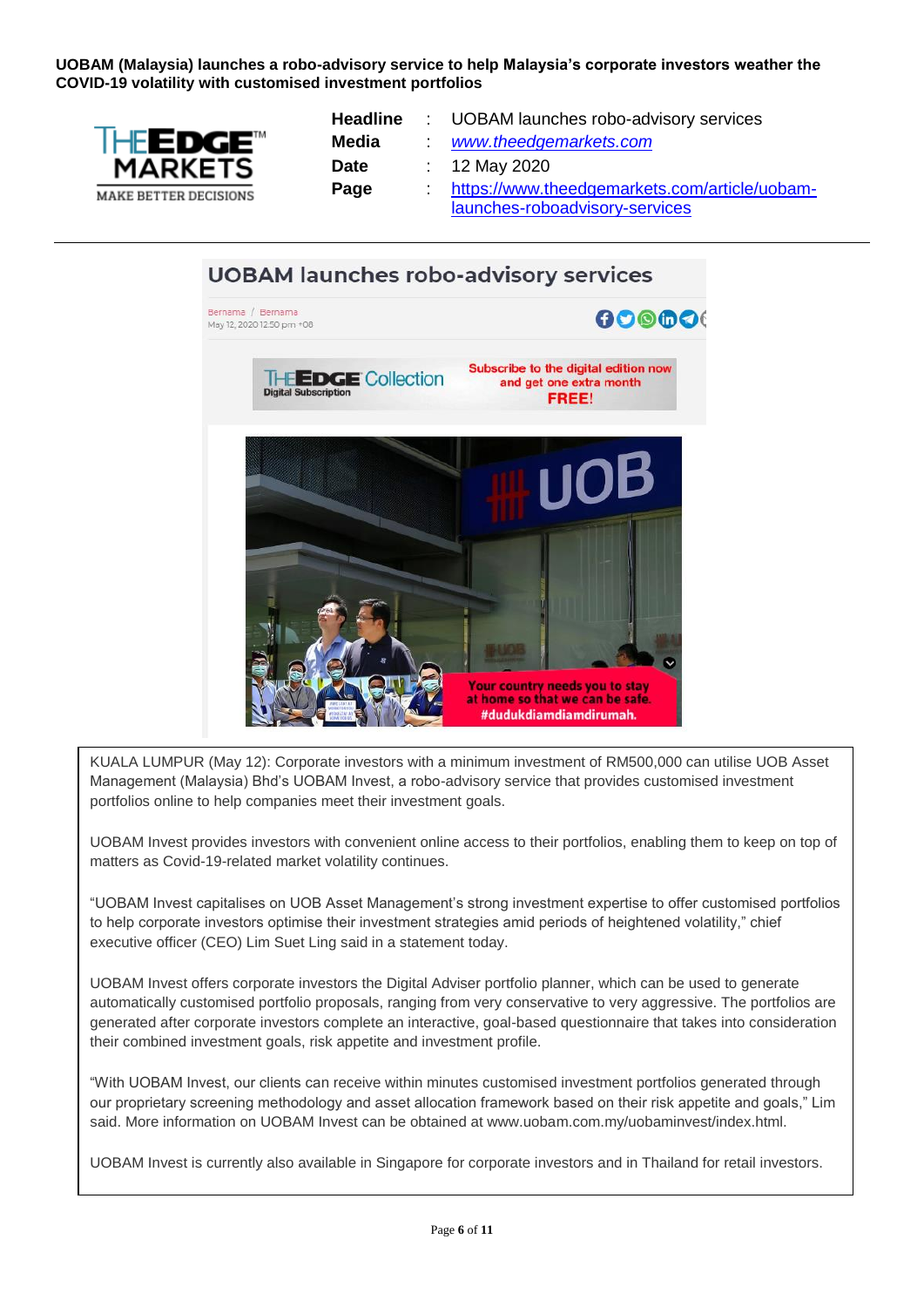

|             | <b>Headline</b> : UOBAM launches robo-advisory services |
|-------------|---------------------------------------------------------|
| Media       | www.bernama.com                                         |
| <b>Date</b> | : 12 May 2020                                           |
| Page        | https://www.bernama.com/en/business/news.php?id=184065  |
|             | 3                                                       |



KUALA LUMPUR, May 12 – Corporate investors with a minimum investment of RM500,000 can utilise UOB Asset Management (Malaysia) Bhd's UOBAM Invest, a robo-advisory service that provides customised investment portfolios online to help companies meet their investment goals.

The UOBAM Invest provides investors with convenient online access to their portfolios, enabling them to keep on top of matters as COVID-19-related market volatility continues.

"UOBAM Invest capitalises on UOB Asset Management's strong investment expertise to offer customised portfolios to help corporate investors optimise their investment strategies amid periods of heightened volatility," chief executive officer Lim Suet Ling said in a statement today.

UOBAM Invest offers corporate investors Digital Adviser portfolio planner, which can be used to generate automatically customised portfolio proposals, ranging from very conservative to very aggressive.

The portfolios are generated after corporate investors complete an interactive, goals-based questionnaire that takes into consideration their combined investment goals, risk appetite and investment profile.

"With UOBAM Invest, our clients can receive within minutes customised investment portfolios generated through our proprietary screening methodology and asset allocation framework based on their risk appetite and goals," Lim said.

More information on the UOBAM Invest can be obtained at www.uobam.com.my/uobaminvest/index.html.

UOBAM Invest is currently also available in Singapore for corporate investors and in Thailand for retail investors.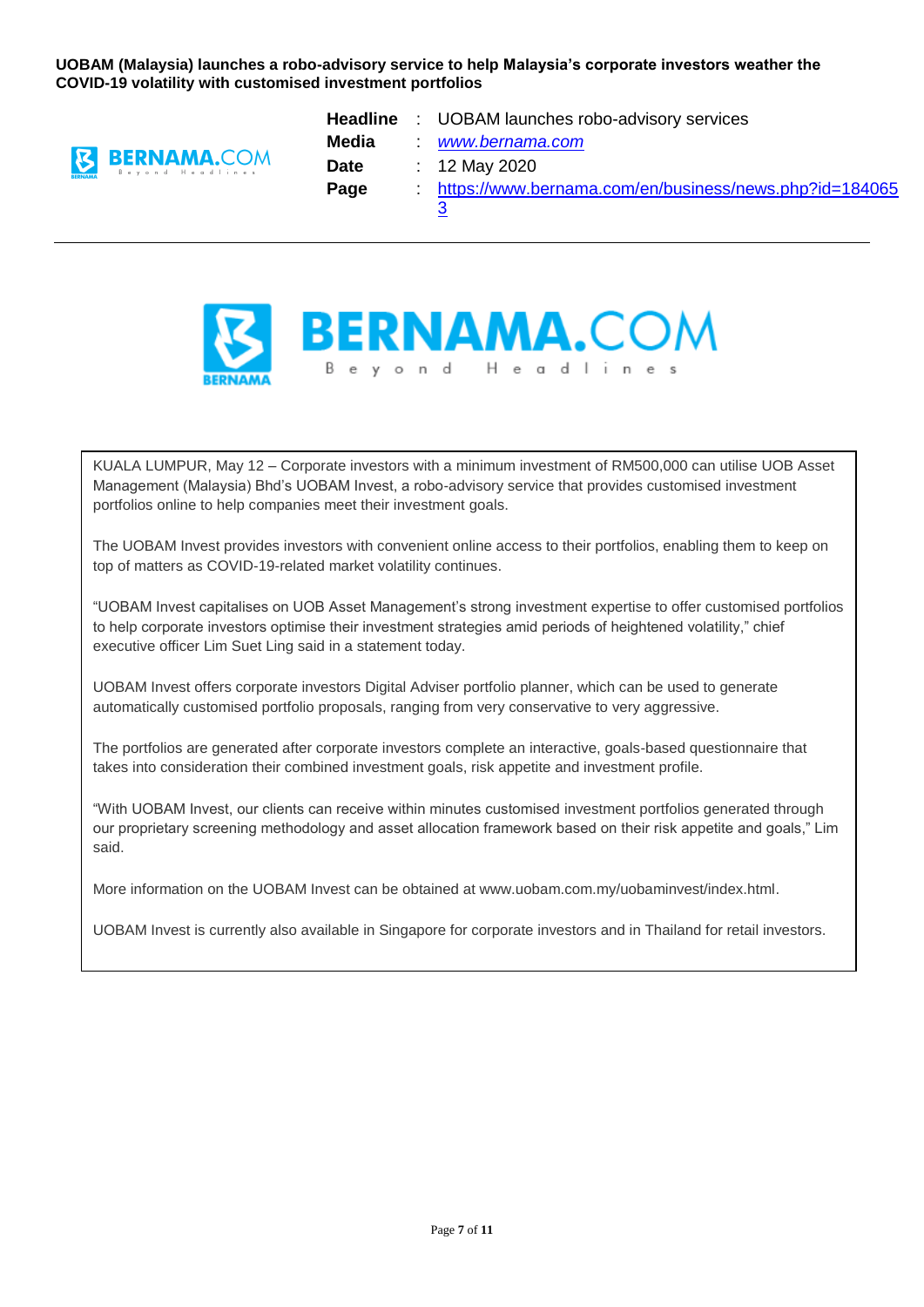

| <b>Headline</b> | : UOB rolls out robo advisory services to Malaysia |
|-----------------|----------------------------------------------------|
| Media           | www.businesstoday.com.my                           |
| <b>Date</b>     | : 12 May 2020                                      |
| Page            | https://www.businesstoday.com.my/2020/05/12/uob-   |
|                 | rolls-out-robo-advisory-services-to-malaysia/      |

#### UOB rolls out robo advisory services to Malaysia

May 12, 2020



UOB Bank expands its UOB Asset Management (UOBAM) Invest service, a robo-advisory service, for corporate investors who want to customise their investment portfolios online to help them meet their investment goals.

Corporate investors with a minimum investment of RM500,000 can utilise the service to access their portfolios enabling them to to abreast of matters amidst the Covid-19 market volatility.

The robo-advisor can generate customised portfolios proposals based on investment goals, risk appetite and investment profile, using a proprietary screening methology and asset allocation framework.

In a statement, Lim Suet Ling, chief executive officer (CEO) of UOBAM Malaysia, said that UOBAM Invest capitalises on UOB Asset Management's strong investment expertise to help corporate investors optimise their investment strategies amid periods of heightened volatility.

"Economic shocks such as the Covid-19 pandemic highlights the importance of a risk-based approach to investing to help corporate investors limit the impact of short-term risk while meeting their long-term investment goals," Lim added.

UOBAM Invest offers corporate investors the Digital Adviser portfolio planner, which can be used to generate automatically customised portfolio proposals, ranging from very conservative to very aggressive.

More information on UOBAM Invest can be obtained at www.uobam.com.my/uobaminvest/index.html.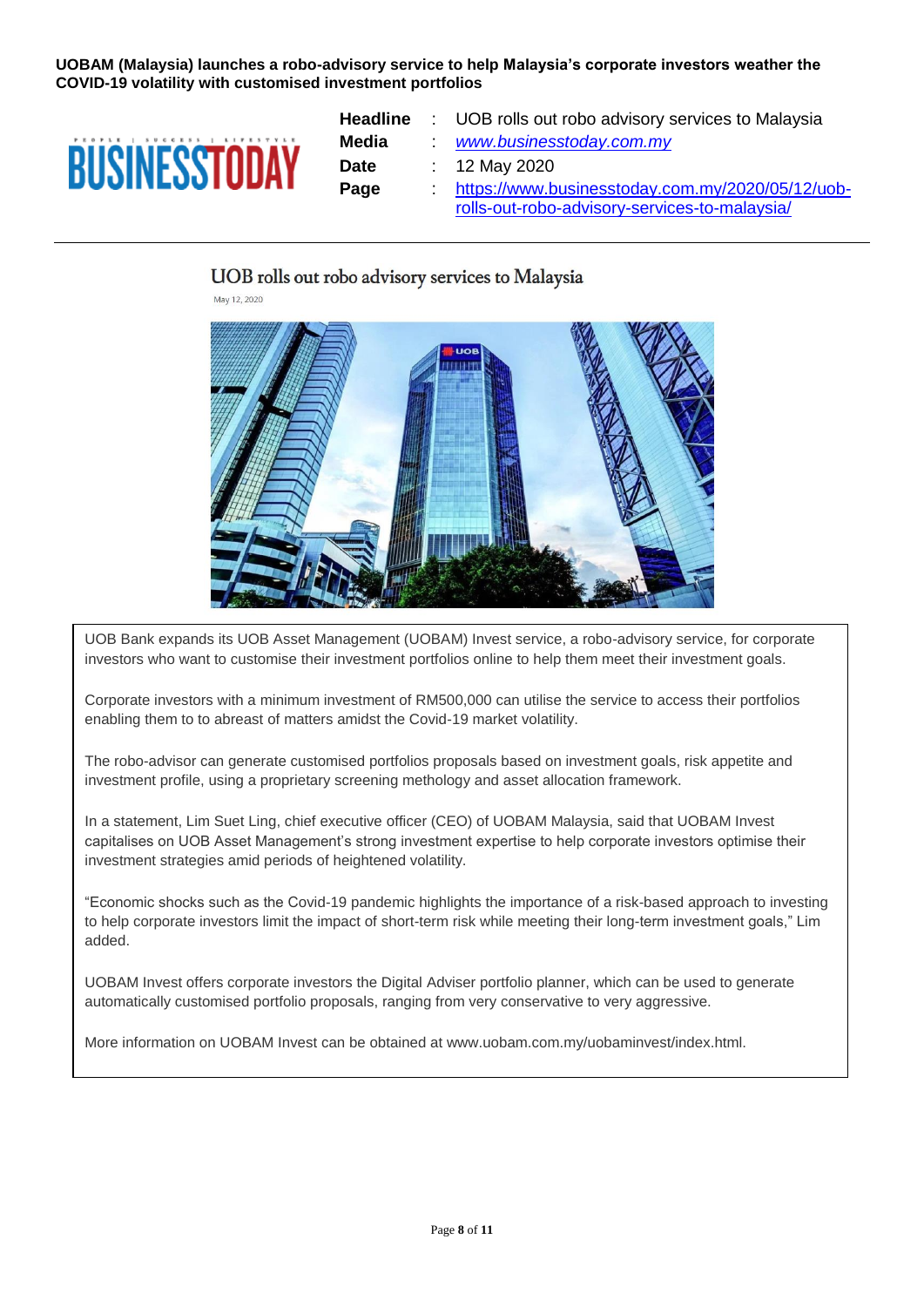

| Headline    | : UOB Asset Management launches robo-advisory  |
|-------------|------------------------------------------------|
|             | services                                       |
| Media       | https://focusmalaysia.my                       |
| <b>Date</b> | : 12 May 2020                                  |
| Page        | https://focusmalaysia.my/mainstream/uob-asset- |
|             | management-launches-robo-advisory-services/    |

## **UOB Asset Management launches robo-advisory** services

By FocusM | May 12, 2020 12:11 pm | Mainstream

CORPORATE investors with a minimum investment of RM500,000 can utilise UOB Asset Management (Malaysia) Bhd's UOBAM Invest, a robo-advisory service that provides customised investment portfolios online to help companies meet their investment goals.

The UOBAM Invest provides investors with convenient online access to their portfolios, enabling them to keep on top of matters as Covid-19-related market volatility continues.

"UOBAM Invest capitalises on UOB Asset Management's strong investment expertise to offer customised portfolios to help corporate investors optimise their investment strategies amid periods of heightened volatility," CEO Lim Suet Ling said in a statement today.

UOBAM Invest's Digital Adviser portfolio planner can be used to generate automatically customised portfolio proposals, ranging from very conservative to very aggressive.

The portfolios are generated after corporate investors complete an interactive, goals-based questionnaire that takes into consideration their combined investment goals, risk appetite and investment profile.

"With UOBAM Invest, our clients can receive within minutes customised investment portfolios generated through our proprietary screening methodology and asset allocation framework based on their risk appetite and goals," Lim said. — May 12, 2020, Bernama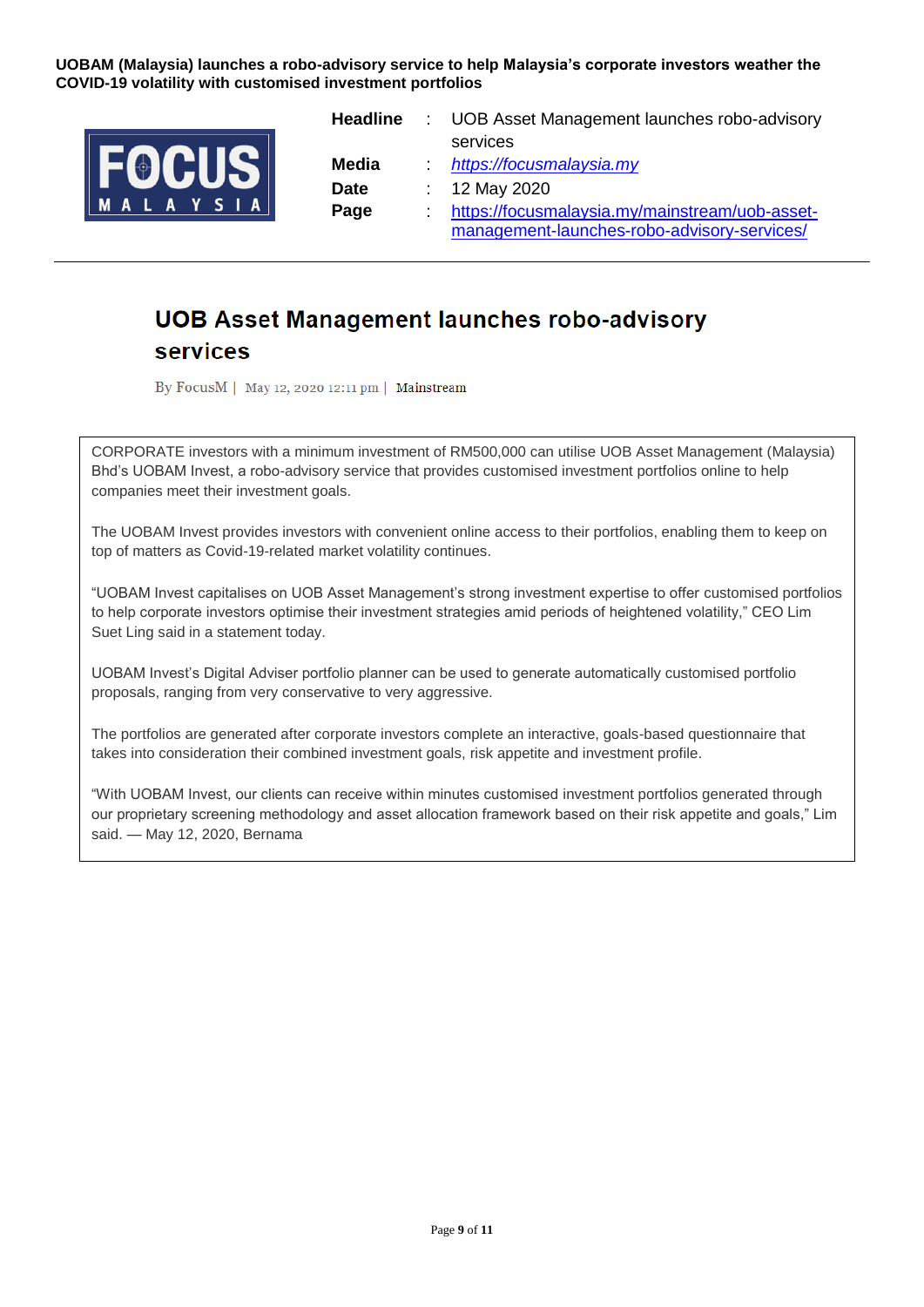| <i>(finews.asia</i> |
|---------------------|
| <b>SINGAPORE</b>    |

| <b>Headline</b> | : UOB Expands Robo-Advisor to Malaysia        |
|-----------------|-----------------------------------------------|
| Media           | www.finews.asia                               |
| <b>Date</b>     | : 12 May 2020                                 |
| Page            | https://www.finews.asia/finance/31731-uobam-  |
|                 | expands-robo-advisor-to-malaysia-uobam-invest |

Finance > UOB Expands Robo-Advisor to Malaysia



cutive officer, UOBAM Malaysia (Image: UOB)

FINANCE Tuesday, 12 May 2020 10:22 **UOB Expands Robo-Advisor to Malaysia** 

**UOB Bank is rolling out its UOBAM Invest service, which provides corporate investors with customized investment portfolios online, to Malaysia, it announced on Tuesday.**

The service features a Digital Adviser that generates customized portfolio proposals within minutes, based on investment goals, risk appetite and investment profile, using a proprietary screening methodology and asset allocation framework.

The portfolios are created from a range of UOBAM-managed funds and global exchange-traded funds (ETFs). Corporate investors can then leave it to UOBAM (Malaysia) to monitor the investments as well as to rebalance the portfolio quarterly and whenever funds are injected or withdrawn. Those who prefer to make their own investment decisions can also use Fund Direct build their own portfolio from UOBAM's unit trusts.

The Digital Adviser has a minimum investment of RM500,000 (\$115,000), while corporate investors who use the Fund Direct feature must meet the minimum investment requirements of the respective UOBAM-managed funds.

#### **Optimizing Investment Strategies**

UOBAM Invest aims to help corporate investors optimize their investment strategies amid periods of heightened volatility, said **Lim Suet Ling**, chief executive officer, UOBAM (Malaysia).

"Economic shocks such as the Covid-19 pandemic highlight the importance of a risk-based approach to investing to help corporate investors limit the impact of short-term risk while meeting their long-term investment goals," Lim said.

The [service](https://www.uobam.com.my/uobaminvest/index.html) launched in Singapore in 2018 for corporate investors, and is also available in Thailand for retail investors. UOBAM and its subsidiaries manage about S\$36.6 billion (US\$26.3 billion) in clients' assets as at 29 February 2020.